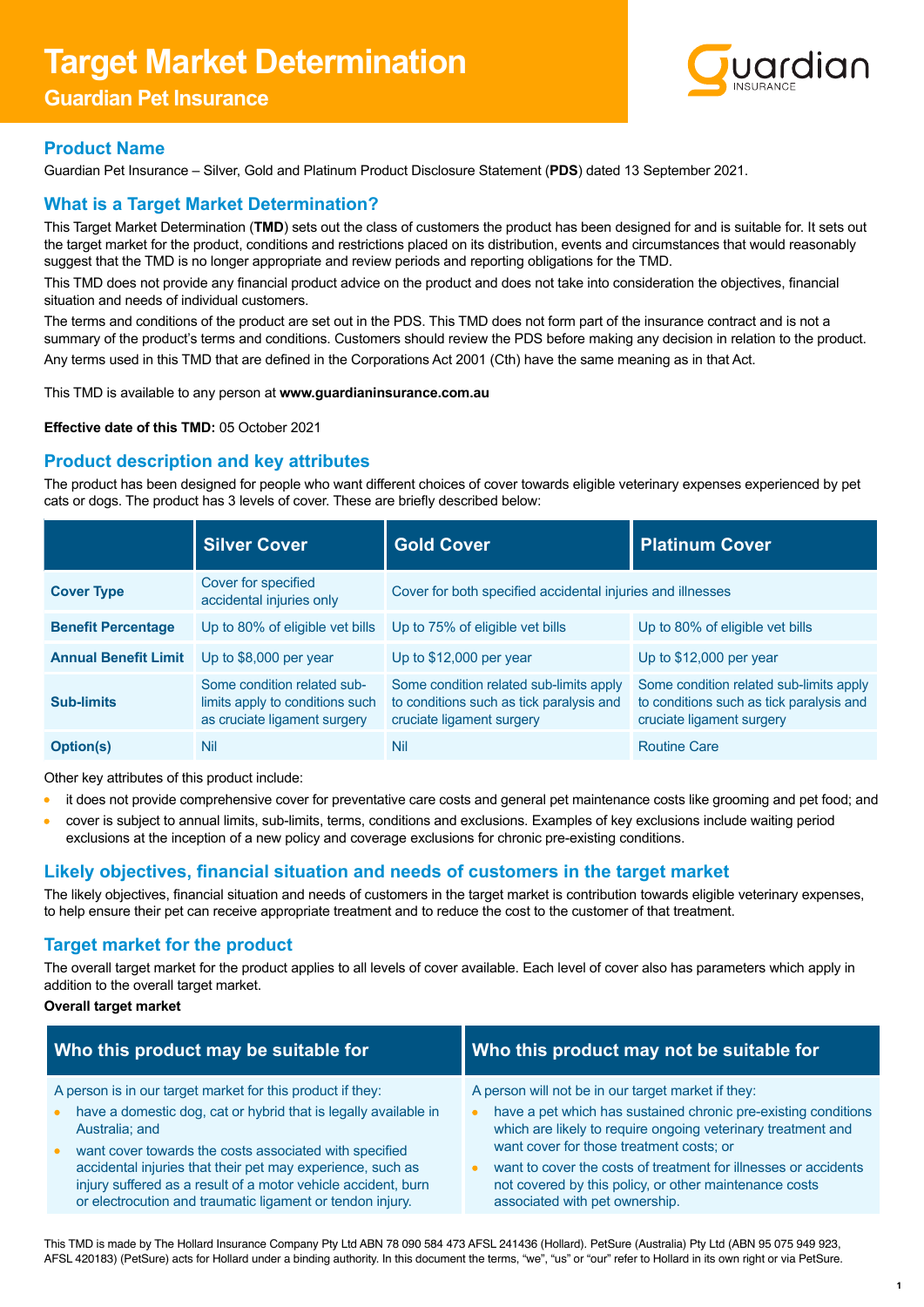# **Target market for each level of cover**

In addition to the overall target market, these additional parameters apply based on the level of cover chosen.

# **Silver Cover (specified accidental injury only)**

| Who this level of cover may be suitable for                 | Who this level of cover may not be suitable for                   |  |
|-------------------------------------------------------------|-------------------------------------------------------------------|--|
| A person is in our target market for this level of cover if | A person will not be in our target market for this level of cover |  |
| they want:                                                  | if they:                                                          |  |
| 80% of their eligible veterinary expenses covered up to     | want cover for any illness that a pet may experience; or          |  |
| $\bullet$                                                   | do not want sub-limits or want different sub-limits to apply      |  |
| \$8,000 per policy period.                                  | for treatment for cruciate ligament conditions.                   |  |

# **Gold Cover (specified accidental injury and illness)**

| Who this level of cover may be suitable for                                                                                                            | Who this level of cover may not be suitable for                                                                                   |  |
|--------------------------------------------------------------------------------------------------------------------------------------------------------|-----------------------------------------------------------------------------------------------------------------------------------|--|
| A person is in our target market for this level of cover if<br>they want:                                                                              | A person will not be in our target market for this level of cover<br>if they:                                                     |  |
| cover towards the costs associated with treating a range of<br>illnesses, such as cancer treatments and other temporary and<br>chronic conditions; and | do not want sub-limits or want different sub-limits to apply for<br>treatment for tick paralysis or cruciate ligament conditions. |  |
| 75% of their eligible veterinary expenses covered up to<br>$\bullet$<br>\$12,000 per policy period.                                                    |                                                                                                                                   |  |

# **Platinum Cover (specified accidental injury and illness)**

| Who this level of cover may be suitable for                                                         | Who this level of cover may not be suitable for                   |  |
|-----------------------------------------------------------------------------------------------------|-------------------------------------------------------------------|--|
| A person is in our target market for this level of cover if                                         | A person will not be in our target market for this level of cover |  |
| they want:                                                                                          | if they:                                                          |  |
| cover towards the costs associated with treating a range of                                         | do not want sub-limits or want different sub-limits to apply for  |  |
| illnesses, such as cancer treatments and other temporary and                                        | $\bullet$                                                         |  |
| chronic conditions; and                                                                             | treatment for tick paralysis or cruciate ligament conditions.     |  |
| 80% of their eligible veterinary expenses covered up to<br>$\bullet$<br>\$12,000 per policy period. |                                                                   |  |

# **Option: Routine Care**

| Who this optional cover may be suitable for                 | Who this optional cover may not be suitable<br>for         |
|-------------------------------------------------------------|------------------------------------------------------------|
| A person is in the target market for this option if they:   | A person will not be in the target market for this option  |
| want a limited amount reimbursed for specified preventative | if they:                                                   |
| treatments and ownership costs like desexing, microchipping | do not want reimbursement for these specified preventative |
| or heartworm control.                                       | treatments and ownership costs.                            |

# **Consistency between the product and target market**

This product will likely meet the likely objectives, financial situation and needs of the target market because it addresses the needs of customers in the target market to reduce the costs of eligible veterinary expenses.

#### **Distribution conditions**

This product is distributed through:

- **visiting the website of Guardian Insurance; or**
- **•** calling the contact centre of Guardian Insurance; or
- visiting the website or calling the contact centre of a Guardian Insurance authorised distribution partner.

Please note: Silver Cover is only available to renewing customers.

All enquiries made online use a quotation tool which ask the customer to answer a series of questions before finalising a quote. Customers seeking a quote via the phone will be asked a series of questions from a system-based script by a trained operator. The response to these questions will determine if the customer meets the eligibility criteria, which align with the description of the target market set out above. A sale will not progress if these eligibility criteria are not met.